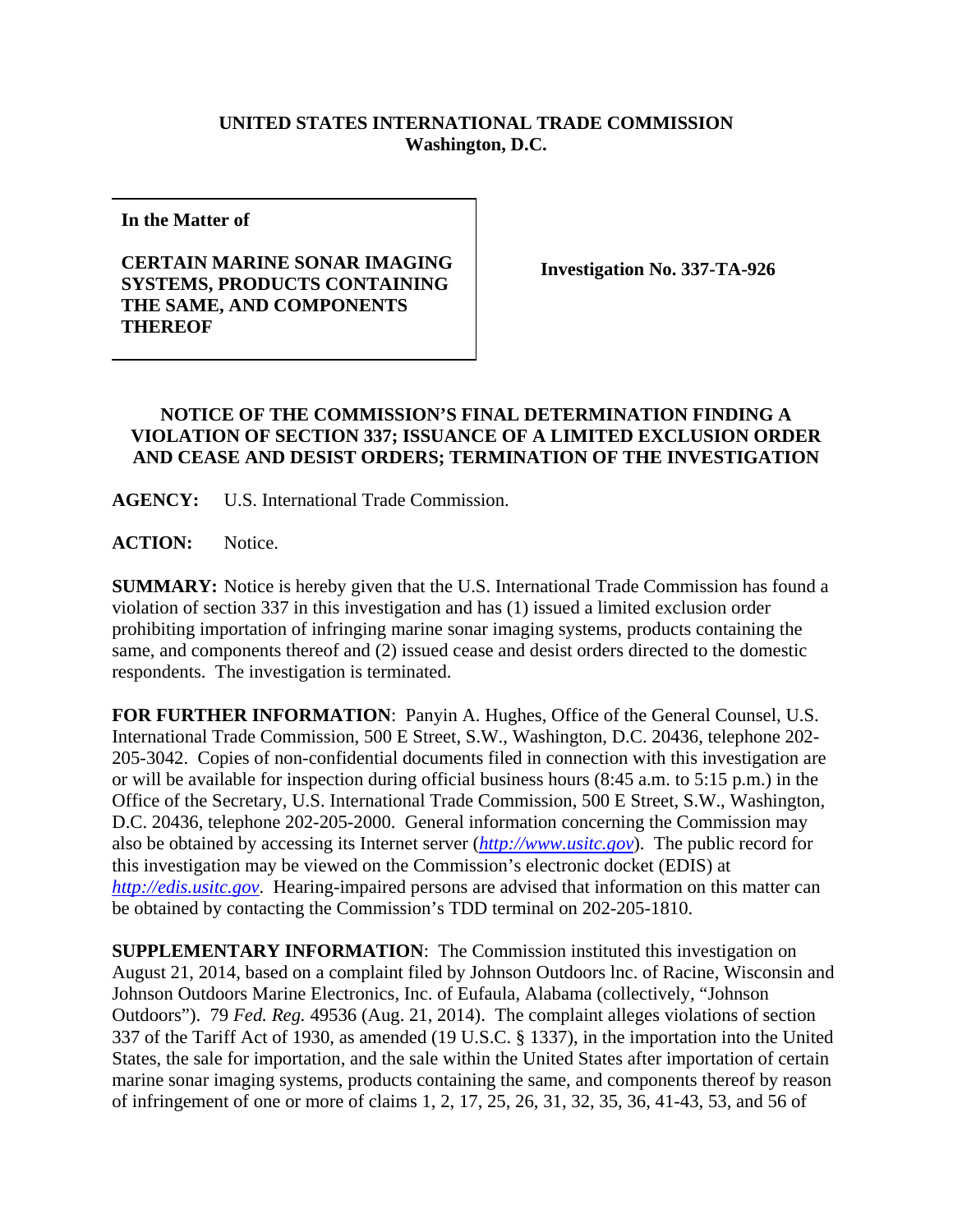U.S. Patent No. 7,652,952 ("the '952 patent"); claims 1, 5, 7, 8, 21, 22, 24, 25, 28, and 29 of U.S. Patent No. 7,710,825 ("the '825 patent"); and claims 14, 18, 21-23, 25, and 33 of U.S. Patent No. 7,755,974 ("the '974 patent"). *Id.* The notice of investigation named the following respondents: Garmin International, Inc.; Garmin North America, Inc.; Garmin USA, Inc. all of Olathe, Kansas; and Garmin Corporation of New Taipei City, Taiwan (collectively, "Garmin"). *Id.* The Office of Unfair Import Investigations is not a party to the investigation.

On January 30, 2015, the parties entered into a stipulation that the domestic industry requirement was met. The parties also agreed to a stipulation regarding importation of Garmin accused products. That same day, Johnson Outdoors filed two unopposed motions for summary determination: (1) that Garmin's importation and sales satisfy the importation requirement and (2) that Johnson Outdoors satisfies the domestic industry requirement. On March 24, 2015, the ALJ granted Johnson Outdoors' summary determination motions in Order Nos. 14 and 15, respectively. The Commission determined not to review these orders. *See* Notice of Commission Determination Not to Review Two Initial Determinations Granting Unopposed Motions for Summary Determinations of Importation and the Existence of a Domestic Industry That Practices the Asserted Patents (April 22, 2015).

On July 13, 2015, the ALJ issued his final ID, finding a violation of section 337 by Garmin in connection with claims 14, 18, 21, 22, 23, and 33 of the '974 patent. The ID found no violation of section 337 in connection with the asserted claims of the '952 and '825 patents; and claim 25 of the '974 patent. Specifically, the ID found that the Commission has subject matter jurisdiction, *in rem* jurisdiction over the accused products, and *in personam* jurisdiction over Garmin. ID at 21. The ID further found that the accused products infringe asserted claims 14, 18, 21, 22, 23, and 33 of the '974 patent but do not infringe the asserted claims of the '952 and '825 patents or claim 25 of the '974 patent. *See* ID at 55-57, 58-59, and 60-62. The ID also found that Garmin failed to establish by clear and convincing evidence that the asserted claims of the '952, '825, or '974 patents were anticipated or rendered obvious by the cited prior art references. *See id.* at 68-80, 89-100. Finally, the ID found that the '952, '825, and '974 patents are not unenforceable due to inequitable conduct and that the'952 patent is not invalid under 35 U.S.C. § 102(f) for derivation. ID at 80-83, 100-109.

 On July 27, 2015, Garmin filed a petition for review of the ID. That same day, Johnson Outdoors filed a contingent petition for review of the ID. On August 4, 2015, the parties filed responses to the petitions.

On August 25, 2015, the Commission determined to review the final ID on all issues petitioned. 80 *Fed. Reg.* 55872-74 (Sept. 17, 2015). Specifically, the Commission asked the parties to discuss any impact on the ID's findings if it were to construe the claim term "mounted to a boat" to mean "proximately secured to the boat in a fixed manner."

 On September 21, 2015, the parties filed written submissions on the issues under review, remedy, the public interest, and bonding. On September 28, 2015, the parties filed reply submissions.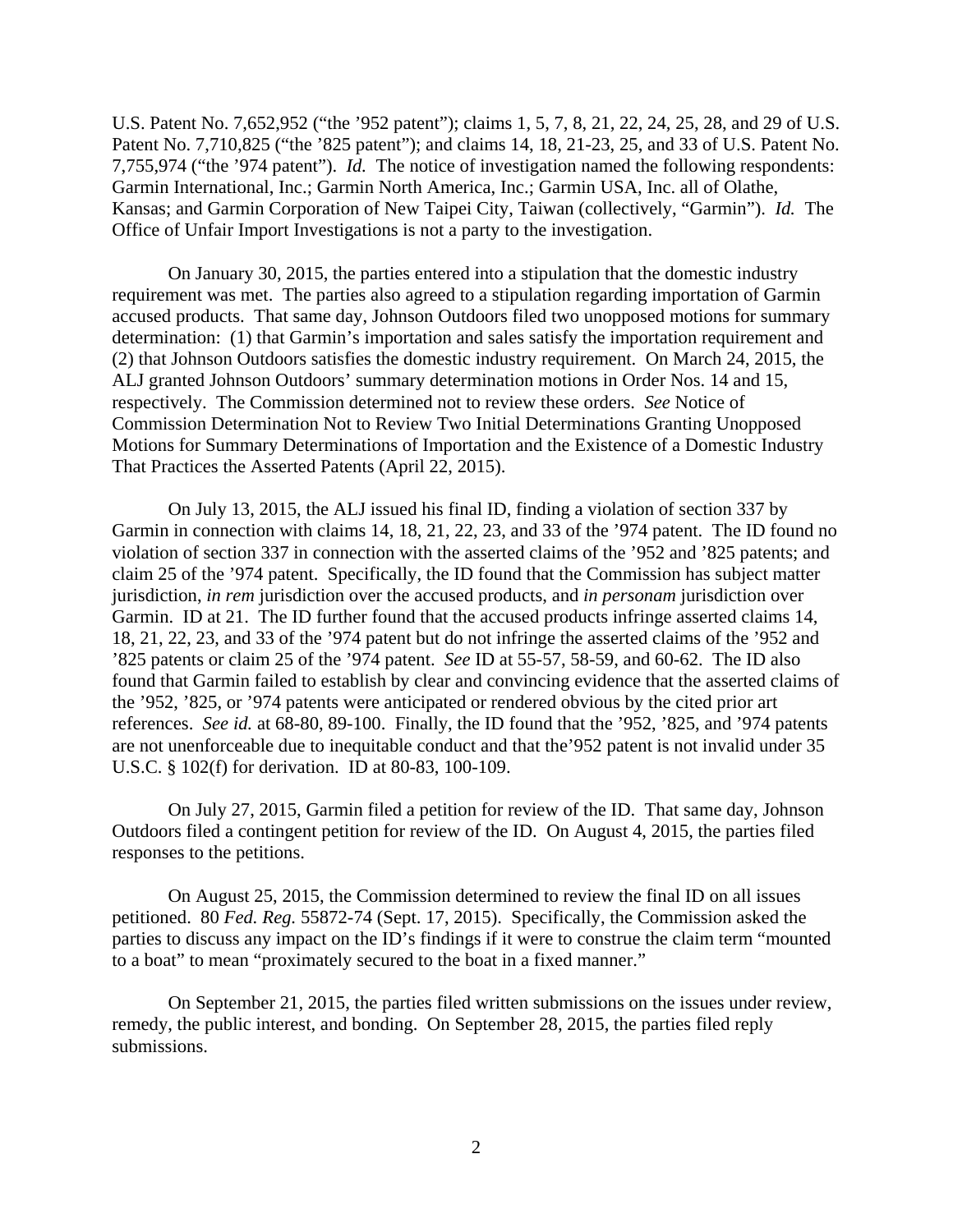Having examined the record of this investigation, including the final ID, and the parties' submissions, the Commission has determined to modify the ID's construction of the claim term "mounted to a boat," a claim term recited in each of the asserted claims of the '952, '974, and '825 patents (save for asserted claim 29 of the '825 patent), which the ID construed as "attached to a bottom surface of the boat." Instead, the Commission adopts the construction proposed by complainants before the ALJ and construes the limitation to mean "proximately secured to the boat in a fixed manner." The Commission finds that the record evidence supports the ID's findings on infringement and invalidity based on this construction. The Commission has determined to affirm the ID's finding of no violation of section 337 in connection with the asserted claims of the'952 patent, '825 patent, and claim 25 of the '974 patent. The Commission further finds a violation of Section 337 with respect to claims 14, 18, 21-23, and 33 of the '974 patent. The Commission adopts the ID's findings to the extent they are not inconsistent with the Commission opinion issued herewith.

 Having found a violation of section 337 in this investigation, the Commission has determined that the appropriate form of relief is: (1) a limited exclusion order prohibiting the unlicensed entry of marine sonar imaging systems, products containing the same, and components thereof that infringe one or more of claims 14, 18, 21, 22, 23, and 33 of the '974 patent that are manufactured by, or on behalf of, or are imported by or on behalf of Garmin or any of its affiliated companies, parents, subsidiaries, agents, or other related business entities, or their successors or assigns; and (2) cease and desist orders prohibiting domestic respondents Garmin International, Inc.; Garmin North America, Inc.; and Garmin USA, Inc. from conducting any of the following activities in the United States: importing, selling, marketing, advertising, distributing, transferring (except for exportation), and soliciting U.S. agents or distributors for, marine sonar imaging systems, products containing the same, and components thereof covered by claims 14, 18, 21, 22, 23 and 33 of the '974 patent. The proposed cease and desist orders include the following exemptions: (1) if in a written instrument, the owner of the patents authorizes or licenses such specific conduct, or such specific conduct is related to the importation or sale of covered products by or for the United States.

 The Commission has also determined that the public interest factors enumerated in section 337(d) and (f) (19 U.S.C. §§ 1337(d) and (f)) do not preclude issuance of the limited exclusion order or cease and desist orders. Finally, the Commission has determined that a bond in the amount of zero is required to permit temporary importation during the period of Presidential review (19 U.S.C. § 1337(j)) of marine sonar imaging systems, products containing the same, and components thereof that are subject to the remedial orders. The Commission's orders and opinion were delivered to the President and to the United States Trade Representative on the day of their issuance.